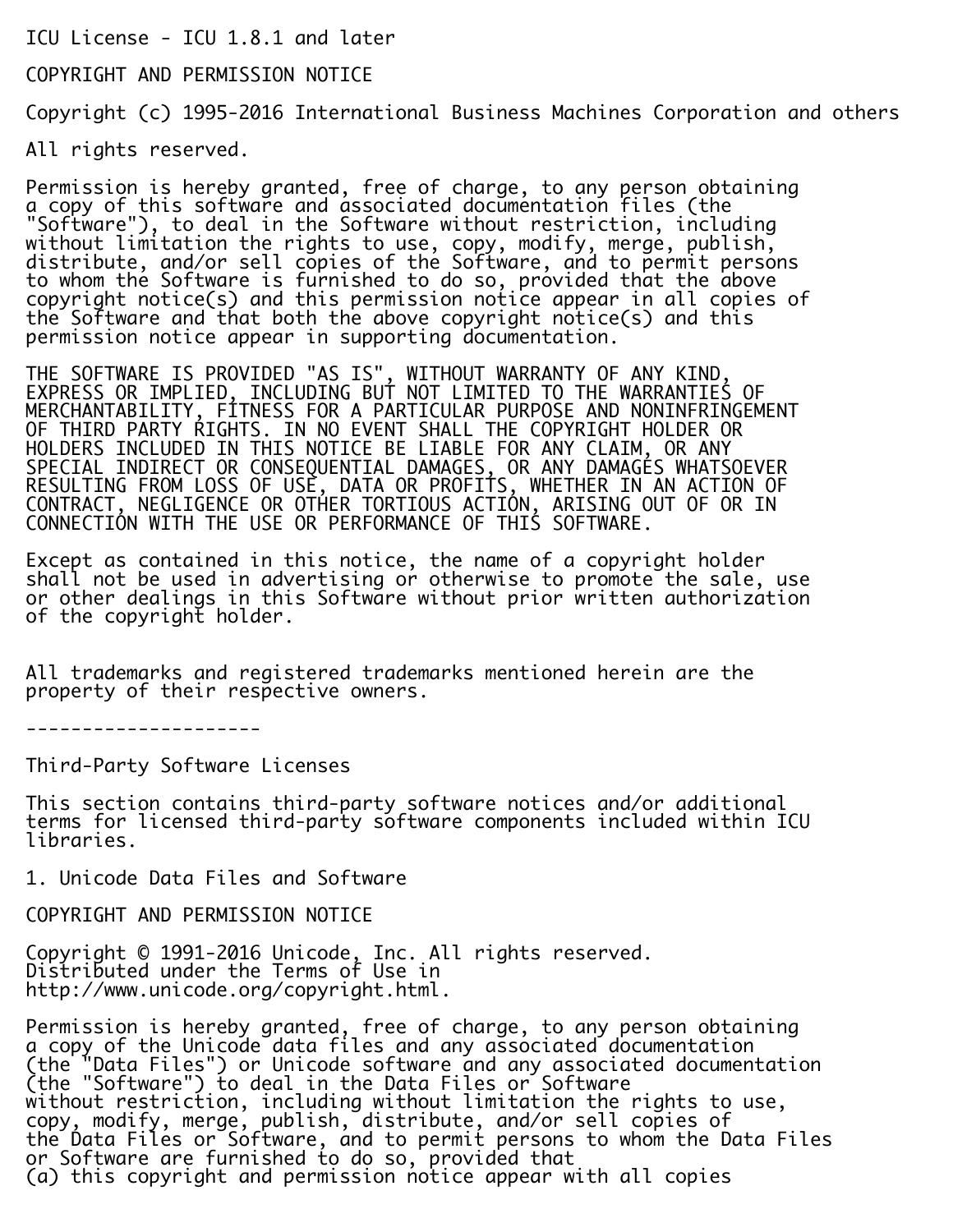of the Data Files or Software, (b) this copyright and permission notice appear in associated documentation, and (c) there is clear notice in each modified Data File or in the Software as well as in the documentation associated with the Data File(s) or Software that the data or software has been modified. THE DATA FILES AND SOFTWARE ARE PROVIDED "AS IS", WITHOUT WARRANTY OF ANY KIND, EXPRESS OR IMPLIED, INCLUDING BUT NOT LIMITED TO THE WARRANTIES OF MERCHANTABILITY, FITNESS FOR A PARTICULAR PURPOSE AND NONINFRINGEMENT OF THIRD PARTY RIGHTS. IN NO EVENT SHALL THE COPYRIGHT HOLDER OR HOLDERS INCLUDED IN THIS NOTICE BE LIABLE FOR ANY CLAIM, OR ANY SPECIAL INDIRECT OR CONSEQUENTIAL DAMAGES, OR ANY DAMAGES WHATSOEVER RESULTING FROM LOSS OF USE, DATA OR PROFITS, WHETHER IN AN ACTION OF CONTRACT, NEGLIGENCE OR OTHER TORTIOUS ACTION, ARISING OUT OF OR IN CONNECTION WITH THE USE OR PERFORMANCE OF THE DATA FILES OR SOFTWARE. Except as contained in this notice, the name of a copyright holder shall not be used in advertising or otherwise to promote the sale, use or other dealings in these Data Files or Software without prior written authorization of the copyright holder. 2. Chinese/Japanese Word Break Dictionary Data (cjdict.txt) # The Google Chrome software developed by Google is licensed under # the BSD license. Other software included in this distribution is # provided under other licenses, as set forth below. # # The BSD License # http://opensource.org/licenses/bsd-license.php # Copyright (C) 2006-2008, Google Inc. # # All rights reserved. # # Redistribution and use in source and binary forms, with or without # modification, are permitted provided that the following conditions are met: # # Redistributions of source code must retain the above copyright notice, # this list of conditions and the following disclaimer. # Redistributions in binary form must reproduce the above # copyright notice, this list of conditions and the following  $\#$  disclaimer in the documentation and/or other materials provided with # the distribution. # Neither the name of Google Inc. nor the names of its # contributors may be used to endorse or promote products derived from # this software without specific prior written permission. # # # THIS SOFTWARE IS PROVIDED BY THE COPYRIGHT HOLDERS AND # CONTRIBUTORS "AS IS" AND ANY EXPRESS OR IMPLIED WARRANTIES, # INCLUDING, BUT NOT LIMITED TO, THE IMPLIED WARRANTIES OF # MERCHANTABILITY AND FITNESS FOR A PARTICULAR PURPOSE ARE # DISCLAIMED. IN NO EVENT SHALL THE COPYRIGHT OWNER OR CONTRIBUTORS BE # LIABLE FOR ANY DIRECT, INDIRECT, INCIDENTAL, SPECIAL, EXEMPLARY, OR # CONSEQUENTIAL DAMAGES (INCLUDING, BUT NOT LIMITED TO, PROCUREMENT OF # SUBSTITUTE GOODS OR SERVICES; LOSS OF USE, DATA, OR PROFITS; OR # BUSINESS INTERRUPTION) HOWEVER CAUSED AND ON ANY THEORY OF # LIABILITY, WHETHER IN CONTRACT, STRICT LIABILITY, OR TORT (INCLUDING # NEGLIGENCE OR OTHERWISE) ARISING IN ANY WAY OUT OF THE USE OF THIS # SOFTWARE, EVEN IF ADVISED OF THE POSSIBILITY OF SUCH DAMAGE. #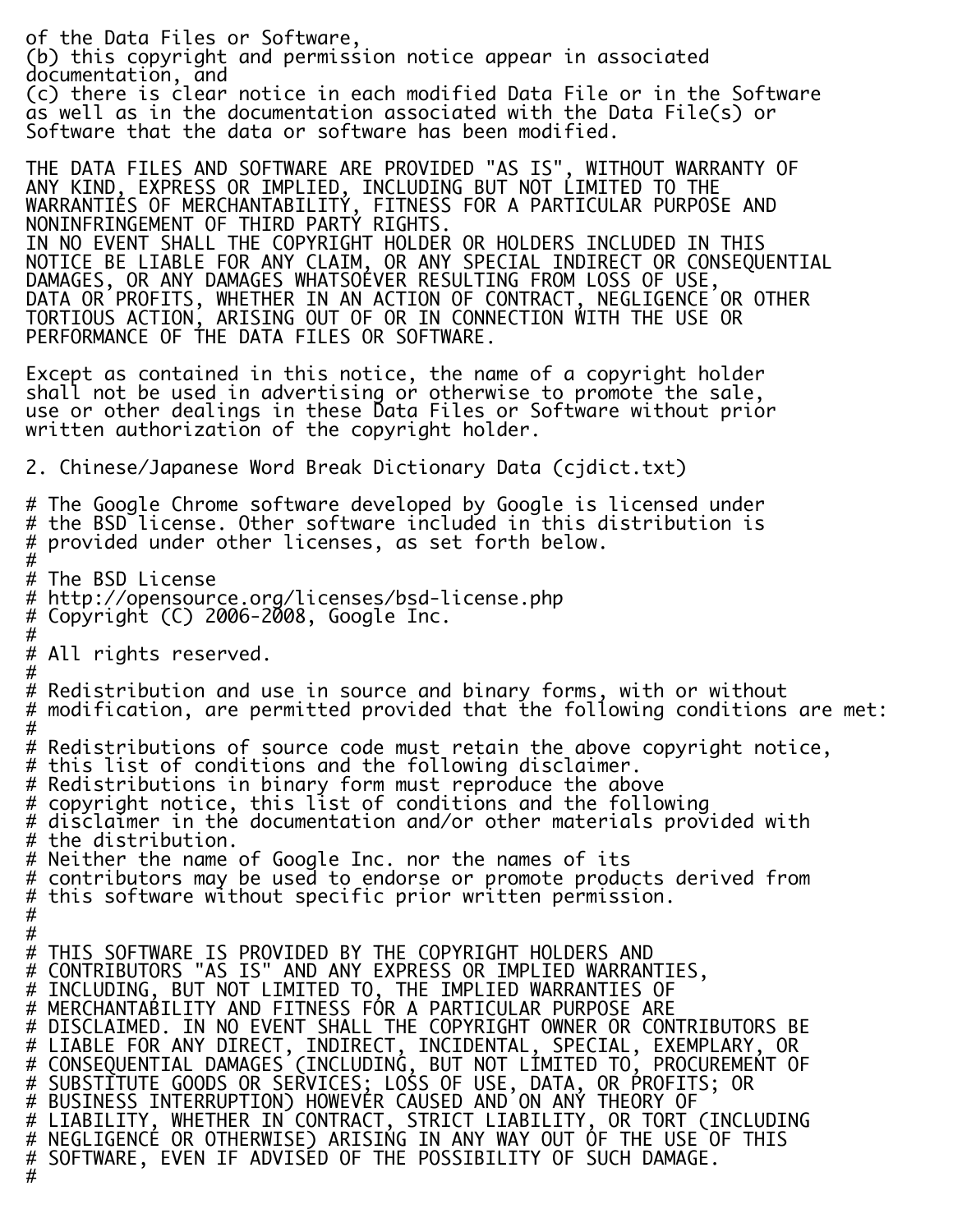# # The word list in cjdict.txt are generated by combining three word lists # listed below with further processing for compound word breaking. The # frequency is generated with an iterative training against Google web # corpora. # # \* Libtabe (Chinese) # - https://sourceforge.net/project/?group\_id=1519 # - Its license terms and conditions are shown below. # # \* IPADIC (Japanese) # - http://chasen.aist-nara.ac.jp/chasen/distribution.html # - Its license terms and conditions are shown below. # # ---------COPYING.libtabe ---- BEGIN-------------------- # # /\* # \* Copyrighy (c) 1999 TaBE Project. # \* Copyright (c) 1999 Pai-Hsiang Hsiao. # \* All rights reserved. # \* # \* Redistribution and use in source and binary forms, with or without # \* modification, are permitted provided that the following conditions # \* are met: # \* # \* . Redistributions of source code must retain the above copyright # \* notice, this list of conditions and the following disclaimer. # \* . Redistributions in binary form must reproduce the above copyright # \* notice, this list of conditions and the following disclaimer in # \* the documentation and/or other materials provided with the  $\# *$  distribution.<br> $\# *$  . Neither the . Neither the name of the TaBE Project nor the names of its # \* contributors may be used to endorse or promote products derived # \* from this software without specific prior written permission. # \* # \* THIS SOFTWARE IS PROVIDED BY THE COPYRIGHT HOLDERS AND CONTRIBUTORS # \* "AS IS" AND ANY EXPRESS OR IMPLIED WARRANTIES, INCLUDING, BUT NOT # \* LIMITED TO, THE IMPLIED WARRANTIES OF MERCHANTABILITY AND FITNESS<br># \* FOR A PARTICULAR PURPOSE ARF DISCLATMED. TN NO FVENT SHALL THE FOR A PARTICULAR PURPOSE ARE DISCLAIMED. IN NO EVENT SHALL THE # \* REGENTS OR CONTRIBUTORS BE LIABLE FOR ANY DIRECT, INDIRECT, # \* INCIDENTAL, SPECIAL, EXEMPLARY, OR CONSEQUENTIAL DAMAGES # \* (INCLUDING, BUT NOT LIMITED TO, PROCUREMENT OF SUBSTITUTE GOODS OR # \* SERVICES; LOSS OF USE, DATA, OR PROFITS; OR BUSINESS INTERRUPTION) # \* HOWEVER CAUSED AND ON ANY THEORY OF LIABILITY, WHETHER IN CONTRACT, # \* STRICT LIABILITY, OR TORT (INCLUDING NEGLIGENCE OR OTHERWISE) # \* ARISING IN ANY WAY OUT OF THE USE OF THIS SOFTWARE, EVEN IF ADVISED # \* OF THE POSSIBILITY OF SUCH DAMAGE. # \*/ # # /\* # \* Copyright (c) 1999 Computer Systems and Communication Lab,<br># \* Institute of Information Science, Academia # \* Institute of Information Science, Academia Sinica. All rights reserved.  $\#$  \*<br> $\#$  \* Redistribution and use in source and binary forms, with or without # \* modification, are permitted provided that the following conditions # \* are met: # \* # \* . Redistributions of source code must retain the above copyright # \* notice, this list of conditions and the following disclaimer. # \* . Redistributions in binary form must reproduce the above copyright # \* notice, this list of conditions and the following disclaimer in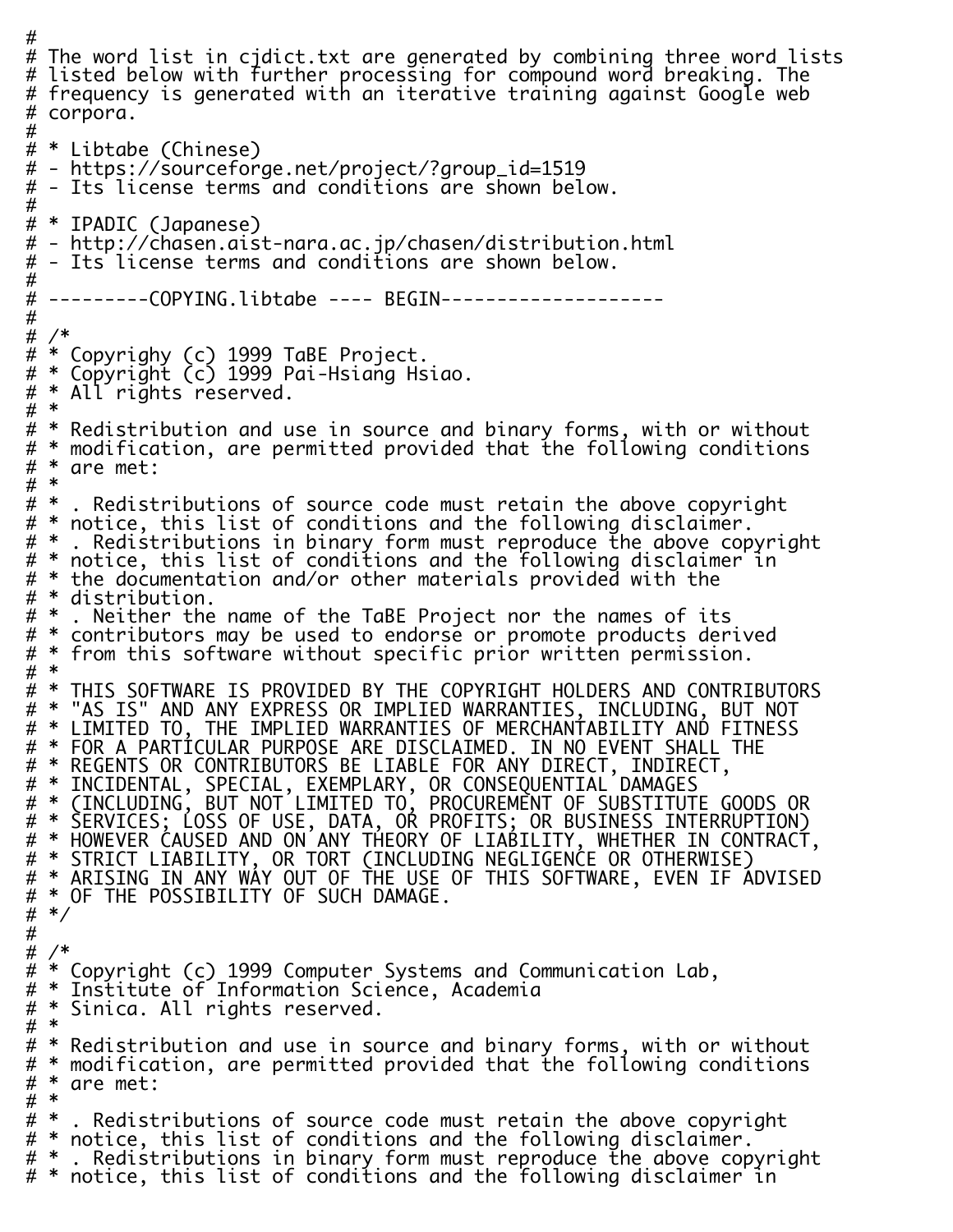# \* the documentation and/or other materials provided with the<br># \* distribution. # \* distribution.<br># \* . Neither the . Neither the name of the Computer Systems and Communication Lab # \* nor the names of its contributors may be used to endorse or # \* promote products derived from this software without specific<br># \* prior written permission. prior written permission.  $# *$ <br>  $# *$ # \* THIS SOFTWARE IS PROVIDED BY THE COPYRIGHT HOLDERS AND CONTRIBUTORS<br># \* "AS IS" AND ANY EXPRESS OR IMPLIED WARRANTIES. INCLUDING. BUT NOT # \* "AS IS" AND ANY EXPRESS OR IMPLIED WARRANTIES, INCLUDING, BUT NOT # \* LIMITED TO, THE IMPLIED WARRANTIES OF MERCHANTABILITY AND FITNESS # \* FOR A PARTICULAR PURPOSE ARE DISCLAIMED. IN NO EVENT SHALL THE # \* REGENTS OR CONTRIBUTORS BE LIABLE FOR ANY DIRECT, INDIRECT,<br># \* INCIDENTAL, SPECIAL, EXEMPLARY, OR CONSFOUENTTAL DAMAGES # \* INCIDENTAL, SPECIAL, EXEMPLARY, OR CONSEQUENTIAL DAMAGES # \* (INCLUDING, BUT NOT LIMITED TO, PROCUREMENT OF SUBSTITUTE GOODS OR # \* SERVICES; LOSS OF USE, DATA, OR PROFITS; OR BUSINESS INTERRUPTION) # \* HOWEVER CAUSED AND ON ANY THEORY OF LIABILITY, WHETHER IN CONTRACT, # \* STRICT LIABILITY, OR TORT (INCLUDING NEGLIGENCE OR OTHERWISE) # \* ARISING IN ANY WAY OUT OF THE USE OF THIS SOFTWARE, EVEN IF ADVISED # \* OF THE POSSIBILITY OF SUCH DAMAGE. # \*/ # # Copyright 1996 Chih-Hao Tsai @ Beckman Institute, # University of Illinois # c-tsai4@uiuc.edu http://casper.beckman.uiuc.edu/~c-tsai4 # # ---------------COPYING.libtabe-----END-------------------------------- # # # ---------------COPYING.ipadic-----BEGIN------------------------------- # # Copyright 2000, 2001, 2002, 2003 Nara Institute of Science # and Technology. All Rights Reserved. # # Use, reproduction, and distribution of this software is permitted. # Any copy of this software, whether in its original form or modified, # must include both the above copyright notice and the following # paragraphs. # # Nara Institute of Science and Technology (NAIST), # the copyright holders, disclaims all warranties with regard to this # software, including all implied warranties of merchantability and # fitness, in no event shall NAIST be liable for # any special, indirect or consequential damages or any damages # whatsoever resulting from loss of use, data or profits, whether in an # action of contract, negligence or other tortuous action, arising out # of or in connection with the use or performance of this software. # # A large portion of the dictionary entries # originate from ICOT Free Software. The following conditions for ICOT # Free Software applies to the current dictionary as well. # # Each User may also freely distribute the Program, whether in its # original form or modified, to any third party or parties, PROVIDED # that the provisions of Section 3 ("NO WARRANTY") will ALWAYS appear # on, or be attached to, the Program, which is distributed substantially # in the same form as set out herein and that such intended # distribution, if actually made, will neither violate or otherwise # contravene any of the laws and regulations of the countries having<br># iurisdiction over the User or the intended distribution itself. jurisdiction over the User or the intended distribution itself. # # NO WARRANTY #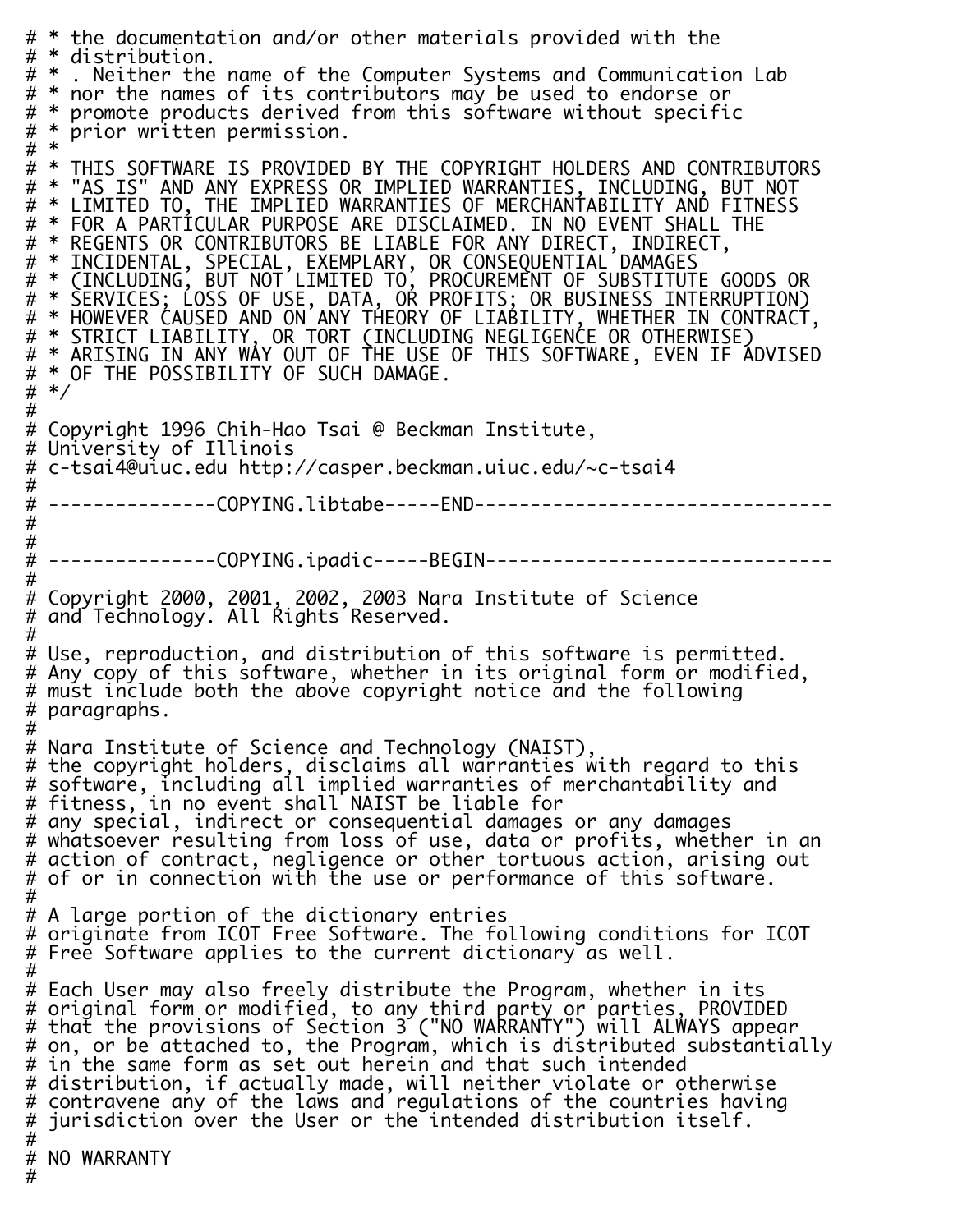# The program was produced on an experimental basis in the course of the # research and development conducted during the project and is provided # to users as so produced on an experimental basis. Accordingly, the # program is provided without any warranty whatsoever, whether express, # implied, statutory or otherwise. The term "warranty" used herein # includes, but is not limited to, any warranty of the quality, # performance, merchantability and fitness for a particular purpose of # the program and the nonexistence of any infringement or violation of # any right of any third party. # # Each user of the program will agree and understand, and be deemed to # have agreed and understood, that there is no warranty whatsoever for # the program and, accordingly, the entire risk arising from or # otherwise connected with the program is assumed by the user. # # Therefore, neither ICOT, the copyright holder, or any other # organization that participated in or was otherwise related to the # development of the program and their respective officials, directors, # officers and other employees shall be held liable for any and all # damages, including, without limitation, general, special, incidental # and consequential damages, arising out of or otherwise in connection # with the use or inability to use the program or any product, material # or result produced or otherwise obtained by using the program, # regardless of whether they have been advised of, or otherwise had # knowledge of, the possibility of such damages at any time during the # project or thereafter. Each user will be deemed to have agreed to the # forẽgoing by his or her commencement of use of the program̃. The term<br># "use" as used herein includes. but is not limited to, the use,  $\alpha$  as used herein includes, but is not limited to, the use, # modification, copying and distribution of the program and the # production of secondary products from the program. # # In the case where the program, whether in its original form or # modified, was distributed or delivered to or received by a user from # any person, organization or entity other than ICOT, unless it makes or # grants independently of ICOT any specific warranty to the user in # writing, such person, organization or entity, will also be exempted # from and not be held liable to the user for any such damages as noted # above as far as the program is concerned. # # ---------------COPYING.ipadic-----END---------------------------------- 3. Lao Word Break Dictionary Data (laodict.txt) # Copyright (c) 2013 International Business Machines Corporation # and others. All Rights Reserved. # # Project: http://code.google.com/p/lao-dictionary/ # Dictionary: http://lao-dictionary.googlecode.com/git/Lao-Dictionary.txt # License: http://lao-dictionary.googlecode.com/git/Lao-Dictionary-LICENSE.txt # (copied below) # # This file is derived from the above dictionary, with slight # modifications. # ---------------------------------------------------------------------- # Copyright (C) 2013 Brian Eugene Wilson, Robert Martin Campbell. # All rights reserved. # # Redistribution and use in source and binary forms, with or without # modification, # are permitted provided that the following conditions are met: #

#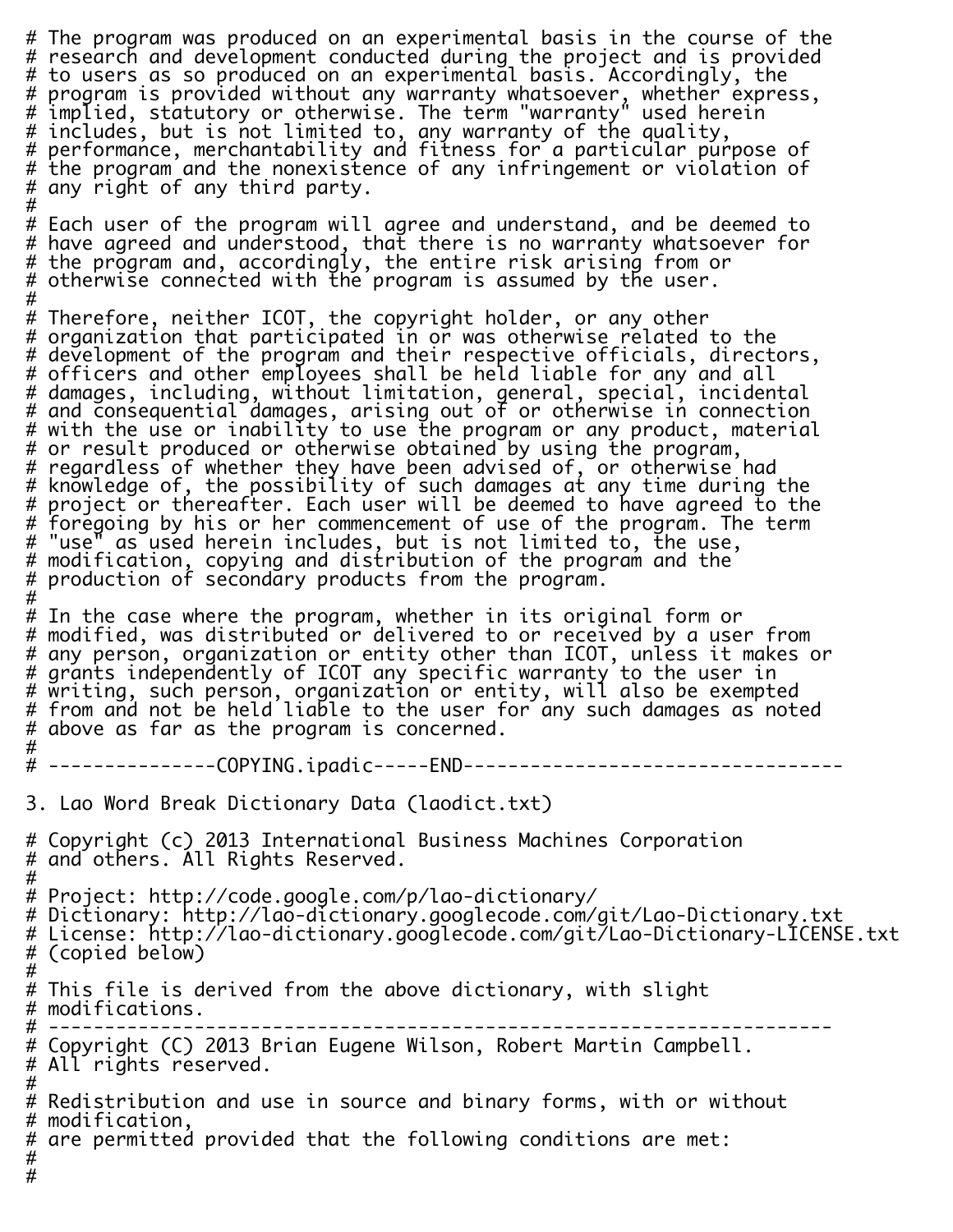# Redistributions of source code must retain the above copyright notice, this # list of conditions and the following disclaimer. Redistributions in # binary form must reproduce the above copyright notice, this list of # conditions and the following disclaimer in the documentation and/or # other materials provided with the distribution. # # # THIS SOFTWARE IS PROVIDED BY THE COPYRIGHT HOLDERS AND CONTRIBUTORS<br># "AS IS" AND ANY EXPRESS OR IMPLIED WARRANTIES. INCLUDING. BUT NOT # "AS IS" AND ANY EXPRESS OR IMPLIED WARRANTIES, INCLUDING, BUT NOT # LIMITED TO, THE IMPLIED WARRANTIES OF MERCHANTABILITY AND FITNESS # FOR A PARTICULAR PURPOSE ARE DISCLAIMED. IN NO EVENT SHALL THE # COPYRIGHT HOLDER OR CONTRIBUTORS BE LIABLE FOR ANY DIRECT, # INDIRECT, INCIDENTAL, SPECIAL, EXEMPLARY, OR CONSEQUENTIAL DAMAGES # (INCLUDING, BUT NOT LIMITED TO, PROCUREMENT OF SUBSTITUTE GOODS OR # SERVICES; LOSS OF USE, DATA, OR PROFITS; OR BUSINESS INTERRUPTION) # HOWEVER CAUSED AND ON ANY THEORY OF LIABILITY, WHETHER IN CONTRACT, # STRICT LIABILITY, OR TORT (INCLUDING NEGLIGENCE OR OTHERWISE) # ARISING IN ANY WAY OUT OF THE USE OF THIS SOFTWARE, EVEN IF ADVISED # OF THE POSSIBILITY OF SUCH DAMAGE. # -------------------------------------------------------------------------- 4. Burmese Word Break Dictionary Data (burmesedict.txt) # Copyright (c) 2014 International Business Machines Corporation # and others. All Rights Reserved. # # This list is part of a project hosted at: # github.com/kanyawtech/myanmar-karen-word-lists #<br># -# -------------------------------------------------------------------------- # Copyright (c) 2013, LeRoy Benjamin Sharon # All rights reserved. # # Redistribution and use in source and binary forms, with or without # modification, are permitted provided that the following conditions # are met: Redistributions of source code must retain the above # copyright notice, this list of conditions and the following # disclaimer. Redistributions in binary form must reproduce the # above copyright notice, this list of conditions and the following # disclaimer in the documentation and/or other materials provided # with the distribution. # # Neither the name Myanmar Karen Word Lists, nor the names of its # contributors may be used to endorse or promote products derived # from this software without specific prior written permission. # # THIS SOFTWARE IS PROVIDED BY THE COPYRIGHT HOLDERS AND # CONTRIBUTORS "AS IS" AND ANY EXPRESS OR IMPLIED WARRANTIES, # INCLUDING, BUT NOT LIMITED TO, THE IMPLIED WARRANTIES OF # MERCHANTABILITY AND FITNESS FOR A PARTICULAR PURPOSE ARE # DISCLAIMED. IN NO EVENT SHALL THE COPYRIGHT HOLDER OR CONTRIBUTORS # BE LIABLE FOR ANY DIRECT, INDIRECT, INCIDENTAL, SPECIAL, # EXEMPLARY, OR CONSEQUENTIAL DAMAGES (INCLUDING, BUT NOT LIMITED # TO, PROCUREMENT OF SUBSTITUTE GOODS OR SERVICES; LOSS OF USE, # DATA, OR PROFITS; OR BUSINESS INTERRUPTION) HOWEVER CAUSED AND ON # ANY THEORY OF LIABILITY, WHETHER IN CONTRACT, STRICT LIABILITY, OR # TORT (INCLUDING NEGLIGENCE OR OTHERWISE) ARISING IN ANY WAY OUT OF # THE USE OF THIS SOFTWARE, EVEN IF ADVISED OF THE POSSIBILITY OF # SUCH DAMAGE. # -------------------------------------------------------------------------- 5. Time Zone Database